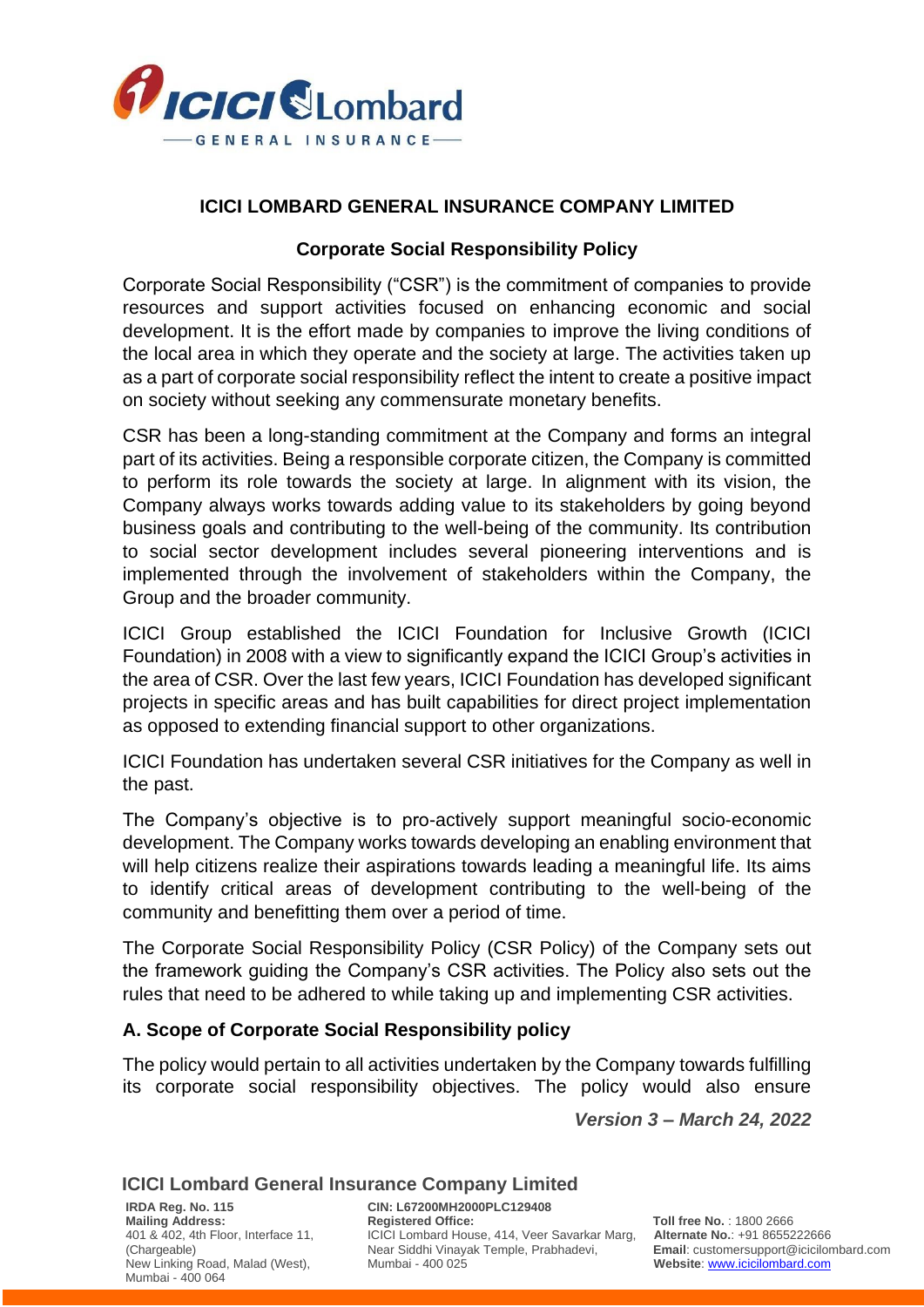

compliance with section 135 of the Companies Act, 2013, applicable rules or directives or guidelines issued by competent entities / concerned legislation from time to time.

## **B. Governance structure**

The Corporate Social Responsibility Committee (CSR Committee) is the governing body that will define the scope of CSR activities for the Company and ensure compliance with the Policy. The CSR Committee would comprise of three or more Directors including at least one independent Director.

#### **The CSR Committee shall:**

i. Formulate the CSR policy and recommend to the Board and any amendments thereto.

ii. Indicate the activities to be undertaken by the Company in areas or subject, specified in Schedule VII of Section 135 of Companies Act

iii. Review and recommend the annual CSR plan to the Board.

iv. Monitor the CSR activities and compliance with the CSR policy from time to time

v. Review and implement, if required, any other matter related to CSR initiatives as mandated under the Act and Rules issued thereto.

The Committee shall meet at least twice in every financial year.

#### **The Board of Directors shall:**

i. Approve the CSR Policy based on the recommendation of the CSR Committee.

ii. Approve the CSR activities and annual CSR plan based on the recommendation of the CSR Committee; and

iii. Review the CSR Policy once in every three years or earlier in case of material change in the underlying law(s).

#### **C. Operating framework**

1. CSR activities will be undertaken in areas identified by the CSR Committee. An annual CSR plan shall be presented to the CSR Committee and, based on its recommendations to the Board of Directors of the Company for approval.

*Version 3 – March 24, 2022*

#### **ICICI Lombard General Insurance Company Limited**

New Linking Road, Malad (West), Mumbai - 400 064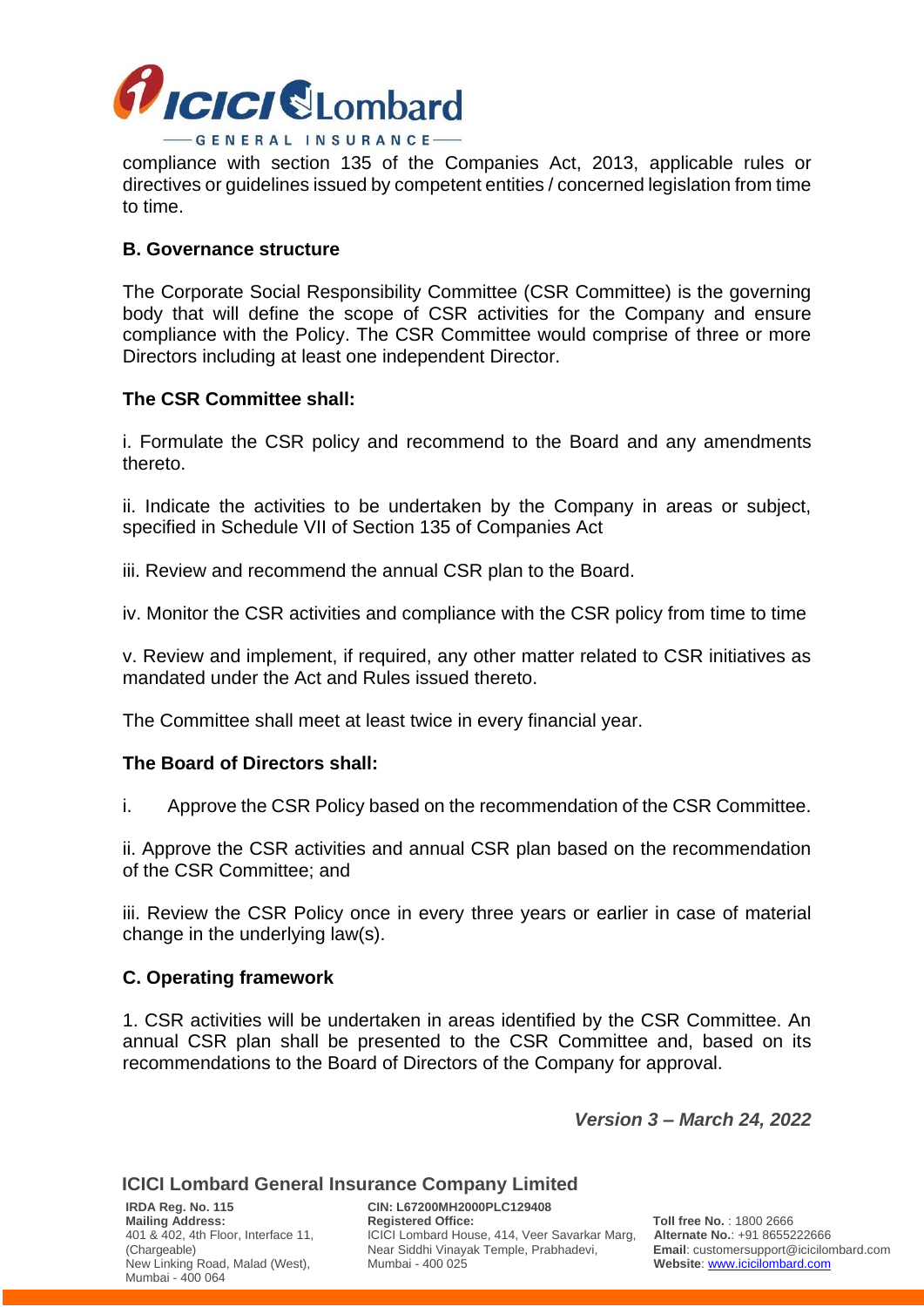

2. CSR activities may be undertaken by the Company, or by ICICI Foundation.

3. Contributions by the Company to ICICI Foundation will form part of the Company's CSR outlay.

4. Activities undertaken by the Company may be implemented directly by the Company as well as by not-for-profit entities other than ICICI Foundation. Such entities and projects shall be supported after ascertaining the credibility of the agency and its track record in implementing projects. The entity shall generally have a track record of three years in implementing such projects.

5. The responsibility for implementation of identified activities/ projects shall be as per the organizational structure approved by the Managing Director & CEO.

6. The annual plan shall incorporate the following:

i. The prescribed outlay on CSR as per the Act and related rules as amended from time to time.

ii. Key CSR activities proposed to be undertaken during the year, including analysis of their eligibility for classification as CSR under the Act and related rules as amended from time to time, their conformity with the CSR Policy and their implementation schedules.

iii. Proposed outlay on each activity including expenditure on administrative overheads both directly and indirectly including employee costs.

iv. Activities to be undertaken by ICICI Foundation and Company's contribution to ICICI Foundation.

v. Activities to be undertaken by the Company directly.

vi. Activities to be undertaken by other entities and Company's contribution to such entities; and

vii. Aggregate proposed outlay and reasons for shortfall, if any, compared to the prescribed outlay.

7. The authority to incur expenditures under the above plan shall be as per the approved Delegation of Financial Powers in Company. Similarly, expenditure shall be incurred by ICICI Foundation based on its approved internal authorizations.

8. Funds would be disbursed either in tranches or as one-time payment. The terms, conditions and timing of disbursement would be conditional upon the nature and

*Version 3 – March 24, 2022*

## **ICICI Lombard General Insurance Company Limited**

**IRDA Reg. No. 115 CIN: L67200MH2000PLC129408** New Linking Road, Malad (West), Mumbai - 400 064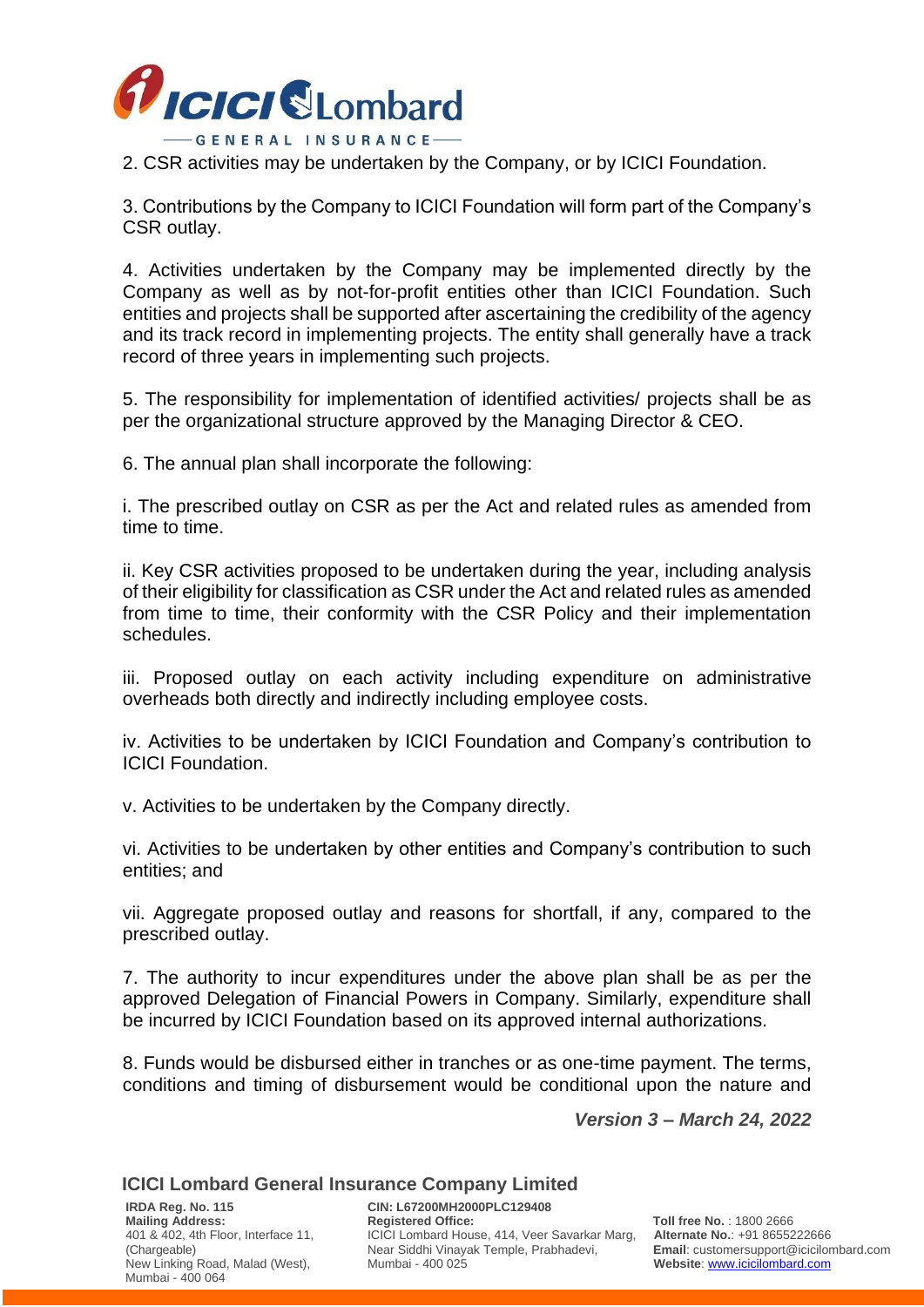

9. The surplus arising out of the CSR projects or programs or activities shall not form

part of the business profit of a company

10. Surplus arising from CSR activities will be ploughed back into the same project, or transferred into the Unspent CSR Account and spent as per the CSR Policy and annual action plan or transferred to a fund specified in Schedule VII of the Act, within a period of six months of the end of the financial year.

11. Pursuant to an ongoing project, any amount remaining unspent in a financial year would be transferred within a period of thirty days from the end of the financial year to the Unspent CSR Account and such amount will be spent within a period of three financial years towards the project. In the event the amount is not spent, it will be transferred to a fund specified in Schedule VII of the Act within 30 days from the date of completion of the third financial year.

12. Pursuant to CSR spending on other than on-going projects, any amount remaining unspent in a financial year would be transferred to a fund specified in Schedule VII of the Act within six months of the end of the financial year.

# **D. Monitoring**

The CSR Committee shall ensure a transparent monitoring mechanism for CSR activities

1. The progress of the CSR activities shall be reviewed at least twice a year, including the annual review by the CSR Committee.

2. The Chief Financial Officer shall be responsible for monitoring expense on CSR activities with respect to the plan and submission of the same to the CSR Committee and the Board.

3. The Board of Directors shall review the progress of CSR activities at least annually.

4. The Governing Council of ICICI Foundation will oversee the activities of ICICI Foundation for Inclusive Growth (ICICI Foundation).

5. The Company shall undertake impact assessment of significant projects as approved by the Board in the CSR action plan and as per extant rules and regulations.

*Version 3 – March 24, 2022*

## **ICICI Lombard General Insurance Company Limited**

**IRDA Reg. No. 115 CIN: L67200MH2000PLC129408** New Linking Road, Malad (West), Mumbai - 400 064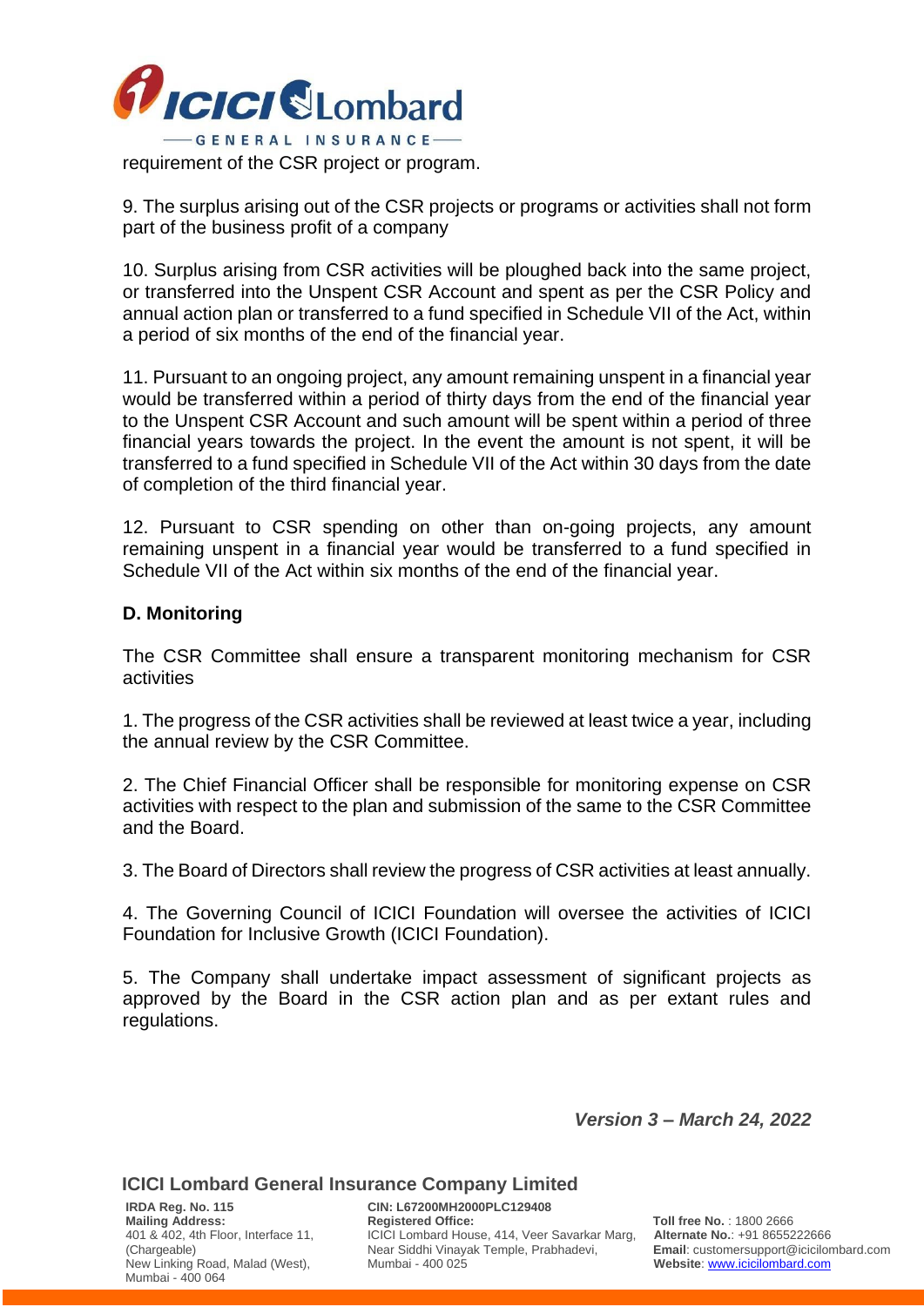

## **E. Disclosure**

The Company shall include in its annual report, the following information on CSR:

i. A description of contents of the CSR policy.

ii. An overview of the CSR activities.

iii. The composition of the CSR Committee.

iv. Average net profit for the immediately preceding three financial years.

v. Prescribed CSR expenditure.

vi. Details of amount spent in the prescribed format.

vii. Amount unspent, if any, and reasons for not spending the amount; and

viii. Responsibility statement of the CSR Committee that the implementation and monitoring of the CSR Policy is in compliance with the CSR objectives and CSR Policy.

ix. Such other matters as may be specified from time to time for inclusion in the annual report.

The above information shall also be displayed on the Company's website.

## **F. Corporate Social Responsibility Activities**

The projects or programmes to be undertaken by the Company as CSR in India will be considered and approved by the CSR Committee of the Company. Any project or program that is exclusively for the benefit of Company's employees would not be considered as CSR. The projects or programmes to be undertaken will be in compliance with Schedule VII of the Act, as amended from time to time.

Company's primary focus areas for CSR activities are:

## **1.Health care**

*(Schedule VII (i) Eradicating hunger, poverty and malnutrition, promoting health care including preventive health care and sanitation and making available safe drinking water; (iii) Promoting gender equality, empowering women, setting up measures for* 

*Version 3 – March 24, 2022*

## **ICICI Lombard General Insurance Company Limited**

New Linking Road, Malad (West), Mumbai - 400 064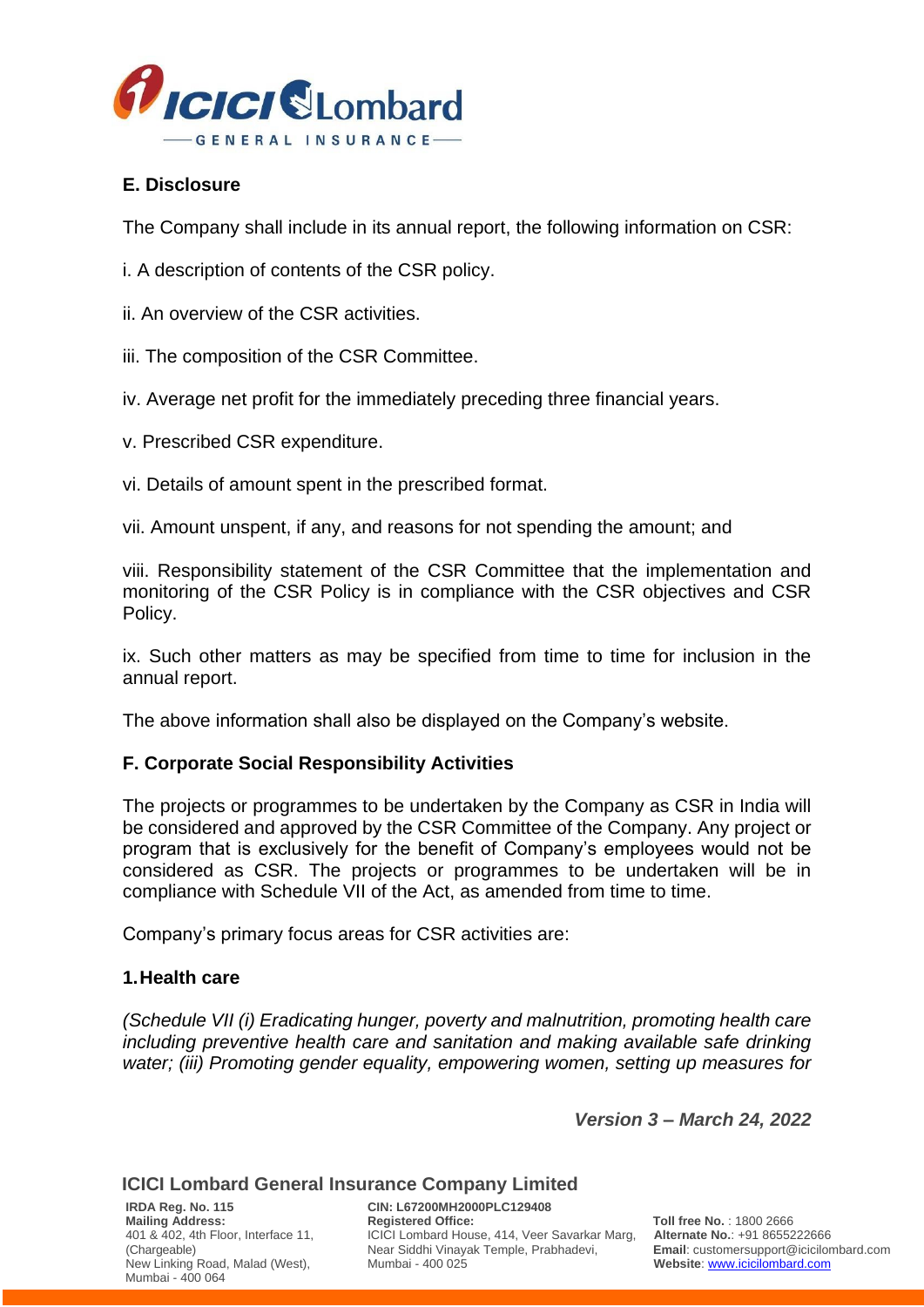

*reducing inequalities faced by socially and economically backward groups; (x) Rural development projects)*

The healthcare challenge in India spans a number of dimensions, including access to affordable healthcare for the poor; awareness of health issues & available facilities/ benefits among the less privileged segments of society and specific vulnerable sections of the population etc.

Addressing this challenge is essential to achieve the objective of inclusive growth. The Company will directly or with the support of ICICI Foundation focus on developing innovative models with the potential to scale up and bring about improvements in the delivery of healthcare to the marginalized sections of society. These will seek to enhance the availability of affordable healthcare to low income households and improve health seeking behaviour among low income and vulnerable groups. Sanitation being a key enabler to healthcare, the Company will focus on initiatives with regards to improving sanitation in specific areas including in schools. Company will also drive wellness and preventive healthcare apart from promoting access to health cover with the aim to reduce the incidence rates of specific hazards or events.

The Company in association with non-profit organizations will target specific geographies and population segment in the health care ambit of CSR. The Company will concentrate on reducing diseases rates and promote awareness through continuous and planned intervention.

The Company will also pursue regular activities of health check-ups for municipal school students and other remote areas of the country as also other social initiatives towards health care.

The Company will also continue to support and provide relief measures during the crisis or other pandemic situation which may include contribution to authorized funds.

## **2. Road Safety**

*(Schedule VII (ii) under "promoting education"- "Educating the Masses and Promotion of Road Safety awareness in all facets of road usage"; under "vocational skills"- For drivers training etc)*

Road Safety is emerging as a critical social concern of the country. Lack of professional driver training and positive behavioural culture amongst the driving community is one of the major causes.

Shouldering the responsibility of enhancing road safety, the Company under the CSR mandate will organise road safety programs and drive initiatives focussing on lowering incidence rates of road accidents. The Company will target diverse

*Version 3 – March 24, 2022*

#### **ICICI Lombard General Insurance Company Limited**

New Linking Road, Malad (West), Mumbai - 400 064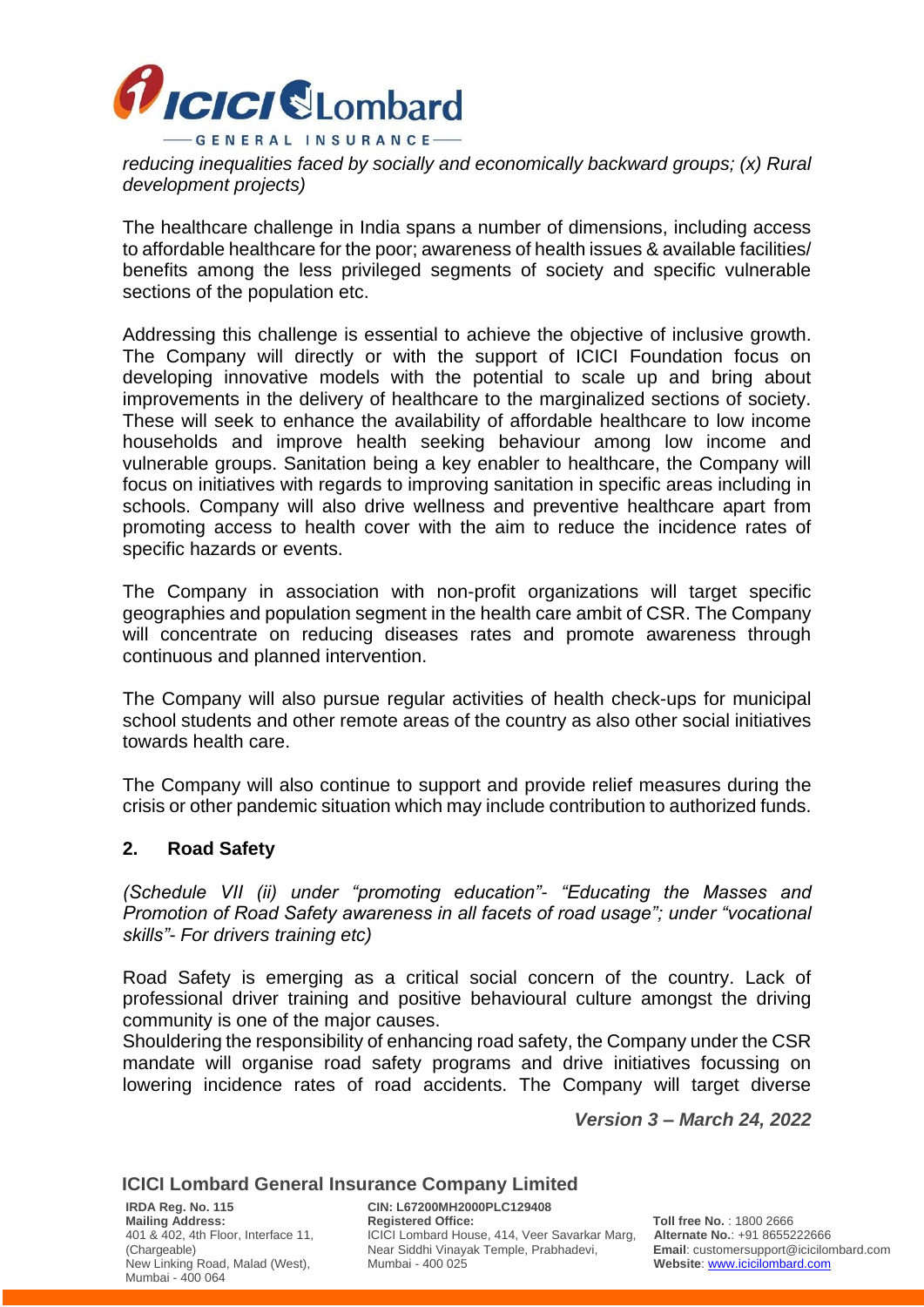

segments including drivers, passengers and pedestrians to bring about a change in their behaviour.

Extending the scope of work, the Company would also pursue initiatives aimed at creating awareness for and inculcating the right road safety habits among children. The Company will conduct awareness programs and distribute safety aids thus inculcating safe driving habits/ road behaviour among the target audience.

#### **3. Education**

*(Schedule VII (ii) promoting education, including special education and employment enhancing vocation skills especially among children, women, elderly and the differently abled and livelihood enhancement projects; "Consumer Protection Services" - providing effective consumer grievance redressal mechanism; protecting consumer's health and safety, consumer service, support and complaint resolution; consumer protection activities; consumer rights to be mandated; "all consumer protection programs and activities" on the same lines as Rural Development, Education etc.)*

Education represents a critical area of action to realize India's growth potential as also make it inclusive, by enabling citizens across population age groups to have access to quality education that equips them for taking up higher education or joboriented skill training or provides them with requisite knowledge to improve their quality of life.

Company, both directly and through ICICI Foundation, will continue to work with state governments and other not-for-profit organisations to improve the quality of education or perform facilitating programs in government and municipal schools, which account for the vast majority of school-going children in the country. Company will also continue to work with institutes of higher education for focused capacitybuilding in specified disciplines, particularly insurance.

With the growth and rising complexity of financial needs and available products & services, financial education & counselling is a key area requiring attention. Lack of financial literacy and thereby lack of understanding of General Insurance products prevent customers from taking undue risks related to their personal assets which can derail their financial status in case of an untoward event. It is critical to make the population at large aware of and get access to insurance schemes that act as risk mitigation tools. Company will continue to work to improve the quality of consumer education and awareness along with various consumer protection initiatives. The Company will also partner with the regulator IRDAI and industry bodies including General Insurance Council and support any programs aimed in this area.

*Version 3 – March 24, 2022*

#### **ICICI Lombard General Insurance Company Limited**

**IRDA Reg. No. 115 CIN: L67200MH2000PLC129408** New Linking Road, Malad (West), Mumbai - 400 064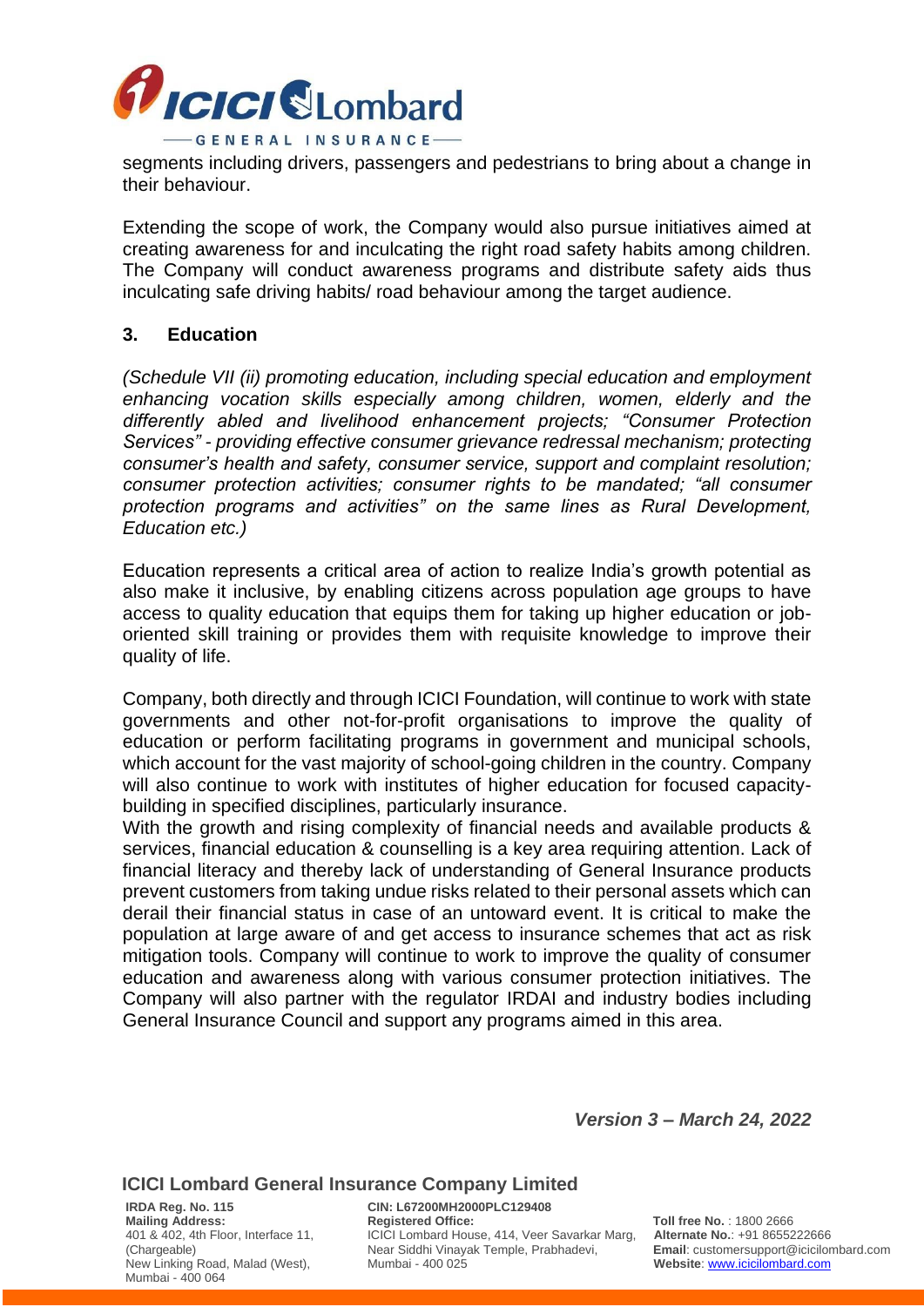

#### **4. Skill development and sustainable livelihoods**

*(Schedule VII (ii) promoting education, including special education and employment enhancing vocation skills especially among children, women, elderly and the differently abled and livelihood enhancement projects; (iii) Promoting gender equality, empowering women, setting up homes and hostels for women and orphans, setting up old age homes, day care centers and such other facilities for senior citizens and measures for reducing inequalities faced by socially and economically backward groups)*

Enabling India's youth to gain skills that can provide employment is key to realizing the potential of India's demographic dividend and driving inclusive growth. Improving employability of the youth from lower-income sections of society is hence an important focus area.

The ICICI Academy for Skills has been set up across the country to provide joboriented skill training to youth. Several centers have been set up across the country. In this initiative, ICICI Foundation is also leveraging the skills and training capabilities of large corporates in developing training modules in their respective domains. ICICI Foundation is also liaising with corporates and businesses to get the trained youth employed, through a job portal.

Any other activity carried out by ICICI Foundation within the scope shall form part of the CSR activities of the Company.

The Company will continue to partner with ICICI Foundation in such skill development and sustainable livelihood initiatives.

#### **5. Support employee engagement in CSR activities**

The Company supports the involvement of its employees in CSR activities. Company will encourage employees to participate in CSR activities of the Company and ICICI Foundation. An ongoing initiative by the Company to involve employees in social initiatives is the 'Caring Hands' campaign where free health, eye check-ups are conducted for municipal school kids across the country. With the aim to address the concerns of wellness and health of underprivileged kids, the Company has been organizing such camps every year since 2011.

The Company will work towards expanding the scope of the initiative to extend benefit to larger geographies, communities, and population.

*Version 3 – March 24, 2022*

#### **ICICI Lombard General Insurance Company Limited**

New Linking Road, Malad (West), Mumbai - 400 064